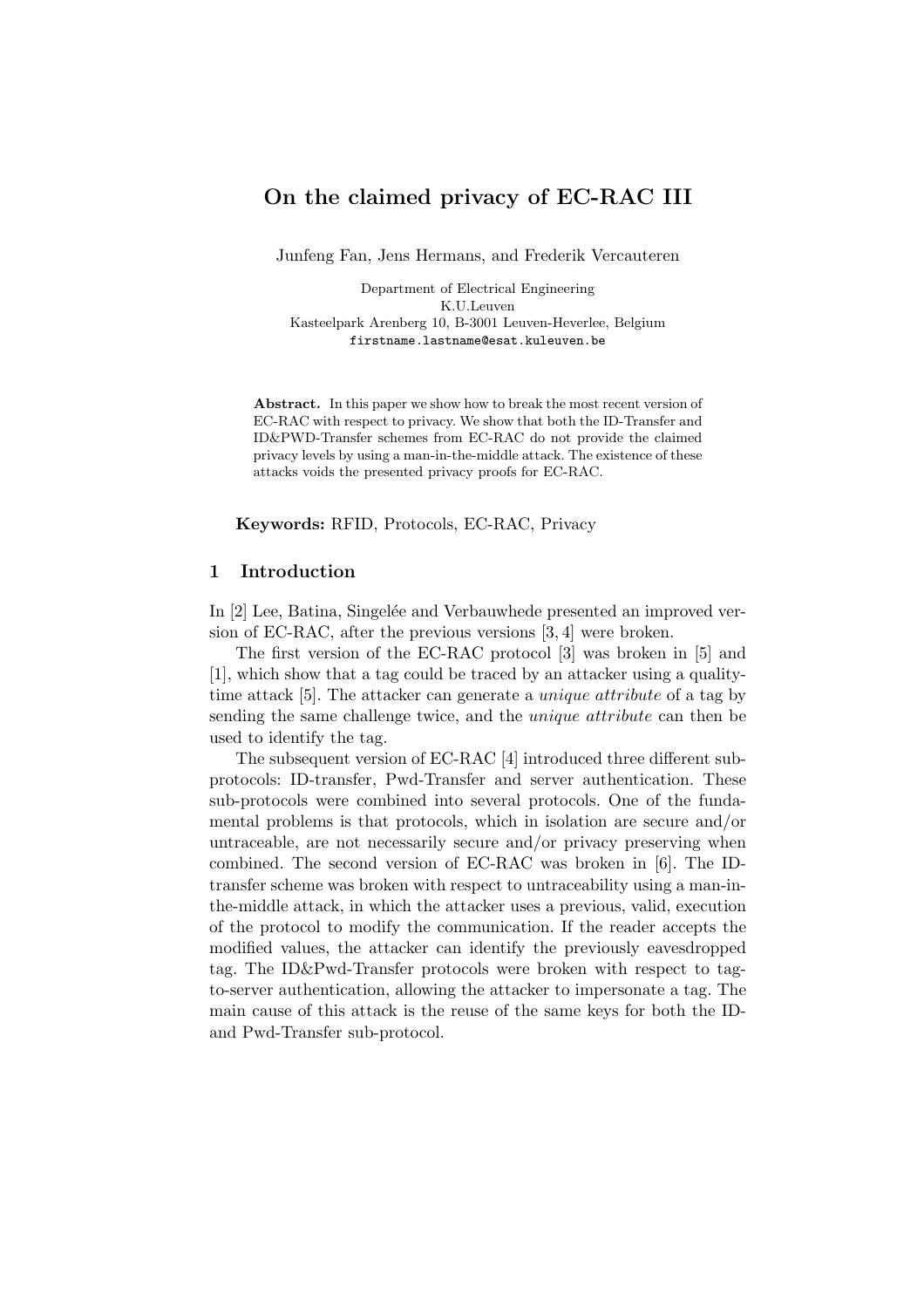To resolve this issue a non-linearity was introduced in the ID-Transfer protocol and the ID&Pwd-Transfer protocol was modified to exclude the usage of the same key and to ensure that different randomness was used. The paper [2] claims that the ID-transfer protocol (protocol 1 from [2]) and the ID&Pwd-Transfer protocol (protocol 3 from [2]) provide widestrong privacy (see [7] for definition).

Throughout this paper, we also use the privacy notions from Vaudenay [7]. A wide attacker has access to the result of the verificication by the server while a narrow attacker does not. A strong attacker can extract the secrets from a tag and can keep reusing the tag, while a weak attacker cannot.

We show in this paper that the new EC-RAC protocols [2], including the ID&Pwd-Transfer protocols (protocol 2,3) and the ID-Transfer protocol (protocol 1), do not provide the claimed privacy properties. The ID&Pwd-Transfer protocols are broken by a (wide) man-in-the-middle attack, and a tag can be traced by the attacker. The introduction of the non-linearity was ineffective. Since our attacks on the ID&Pwd-Transfer scheme do not require access to the tag's secrets, not even wide-weak privacy is provided by the protocols. Narrow-weak privacy might be provided by these protocols, but no formal proof for this is included. Also the ID-transfer protocol does not provide the claimed wide-strong privacy. An attacker that knows the identity of a certain tag, can always identify this tag using a man-in-the-middle attack. The highest privacy levels that could be provided by the ID-Transfer scheme are narrow-strong privacy or wide-destructive, although no formal proof for this exists.

### 2 Untraceable authentication protocols for RFID

The EC-RAC protocols are all based upon elliptic curve cryptography. Let P be a generator of the elliptic curve group. Every tag has two privatepublic key pairs  $x_1, X_1 = x_1P$  and  $x_2, X_2 = x_2P$ . In this case  $x_1$  serves as the identity of the tag and is also known by the reader. The reader has a private-public key pair  $y, Y = yP$ .

Figure 1 shows the ID-transfer protocol from [2]. This protocol should identify the tag as  $x_1$  in a secure and *wide-strong* privacy preserving way. The main difference with the previous versions of the protocol is the introduction of the non-linearity  $\dot{r}_s = x(r_s P)$ , with  $x(\cdot)$  the x-coordinate function for an elliptic curve point.

Figure 2 shows the ID&Pwd-Transfer protocol from [2]. In addition to the reader identifying the tag correctly as  $x_1$ , it also authenticates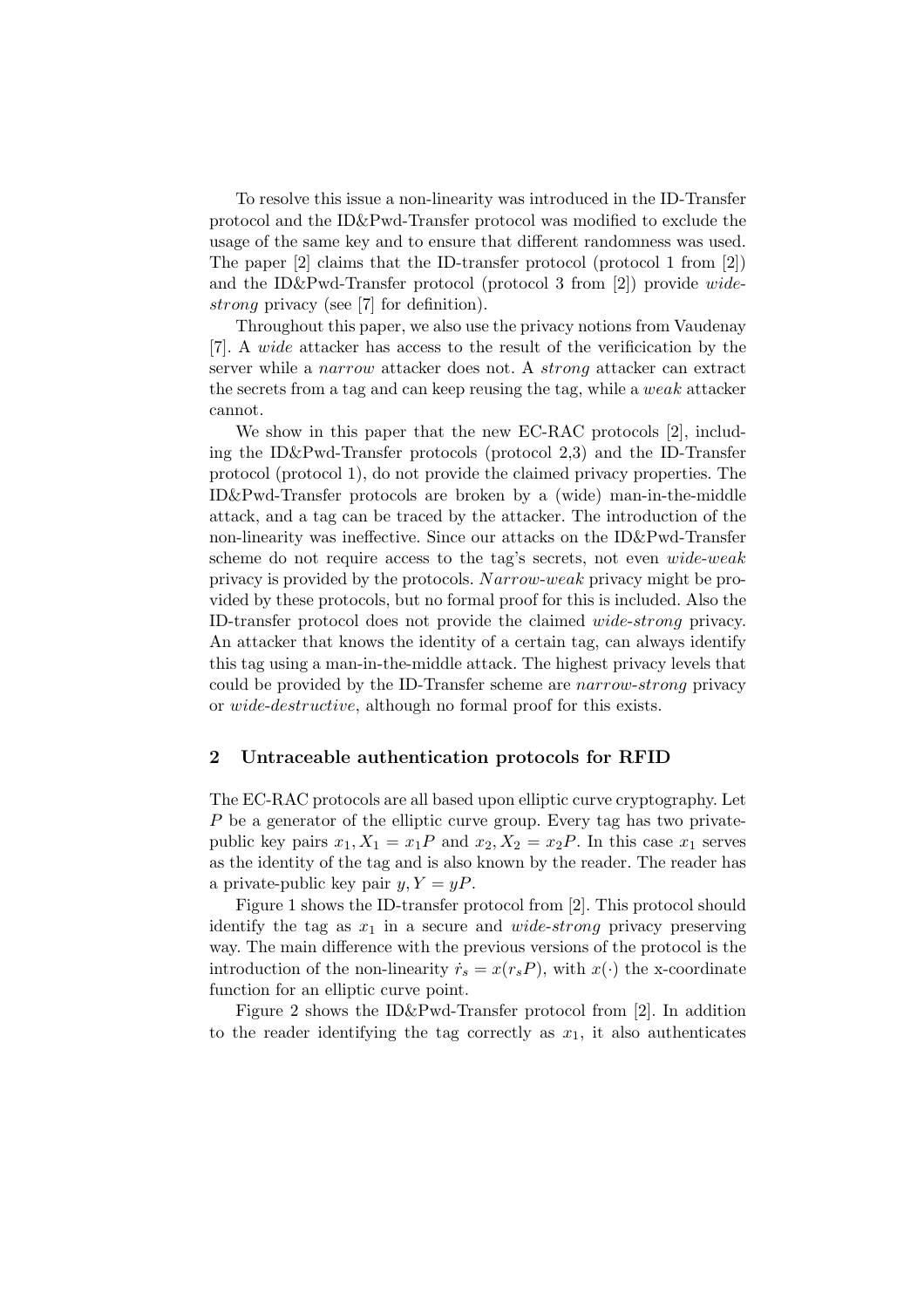### Fig. 1. Protocol 1 from [2]



the tag using the public-private key pair  $x_2, X_2 = x_2P$ . (Note that the secret  $x_1$  is known to both the tag and the reader and cannot be used for authentication.)

## 3 Attacks on the protocols

The main flaw in the ID&Pwd-Transfer scheme is the fact that the "hash" of the challenge, i.e.  $\dot{r}_s$  does not mask all of the secret keys  $x_1$  and  $x_2$ . Indeed, in the response  $T_4$ , the  $x_1$  part is only masked by the randomness  $r_{t2}$ .

## 3.1 First attack

The first attack exploits the fact that it is possible to force  $\dot{r}_s$  to become 0. Indeed, note that the protocol does not verify whether  $r_s$  is a multiple of the order of P. As such, it is possible for an attacker impersonating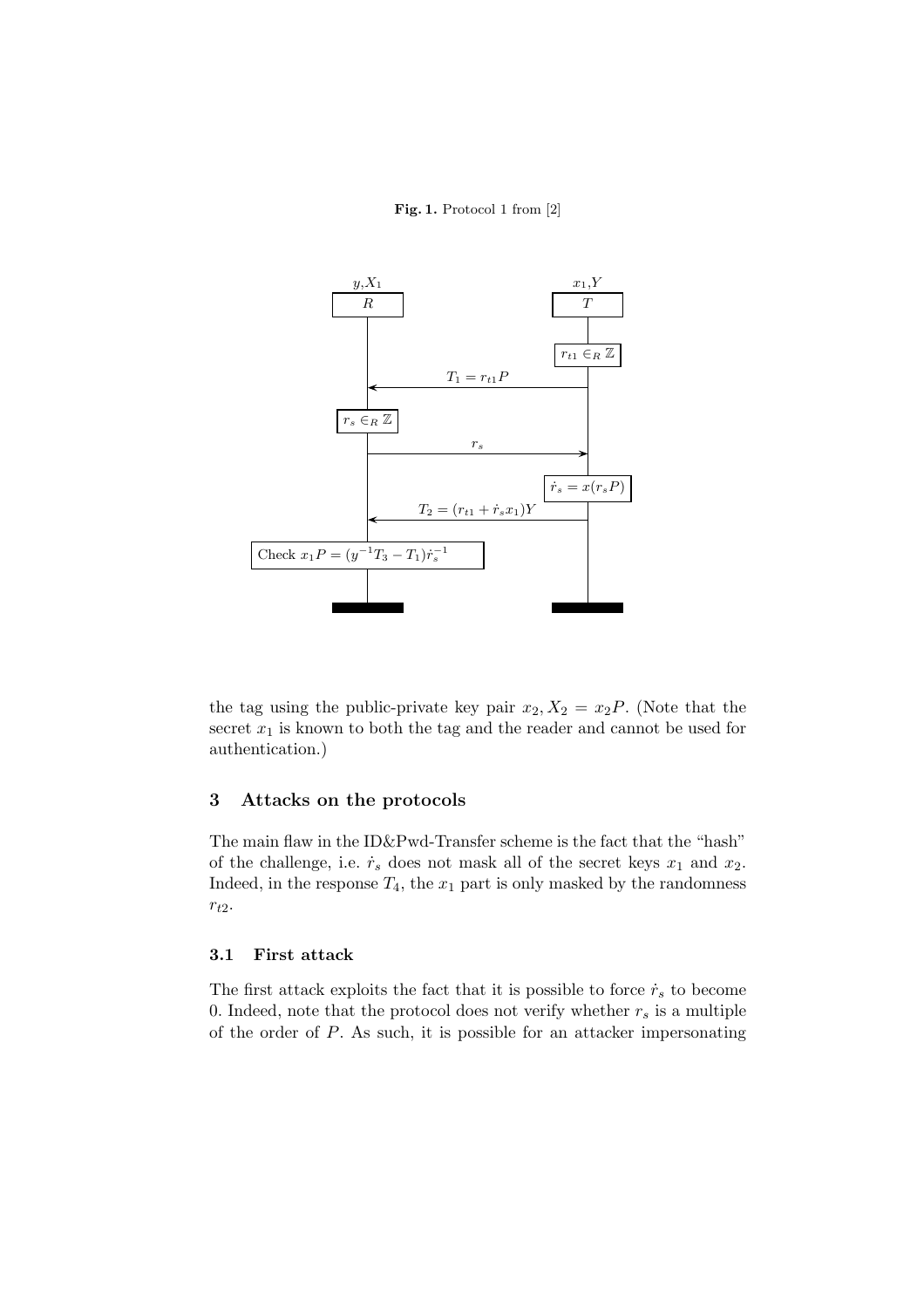#### Fig. 2. Protocol 3 from [2]



a reader to send  $r_s = k \cdot \text{ord}(P)$  to the tag, who will then compute  $\dot{r}_s = x(r_s P) = 0$  and therefore return  $T_3 = r_{t1}Y$  and  $T_4 = r_{t2}x_1Y$ . Using the messages  $(T_1 = r_{t1}P, T_2 = r_{t2}P, T_3 = r_{t1}Y, T_4 = r_{t2}x_1Y),$  it is then possible to mount a man-in-the-middle attack on a second communication to test whether the same tag from the first run is present or not. This attack is described in Figure 3 where the tag's secret keys are now denoted by  $x'_1$  and  $x'_2$ .

The adversary adds  $T_1$  and  $T_2$  to the messages  $T'_1$  and  $T'_2$  obtained from the unknown tag and forwards these to the reader. The reader responds with a nonce  $r'_s$ , which the attacker simply forwards to the tag. The tag responds with valid messages  $T_3'$  and  $T_4'$  which the attacker uses to obtain  $T''_3 = T'_3 + T_3$  and  $T''_4 = T'_4 + T_4$  and sends these to the reader. The reader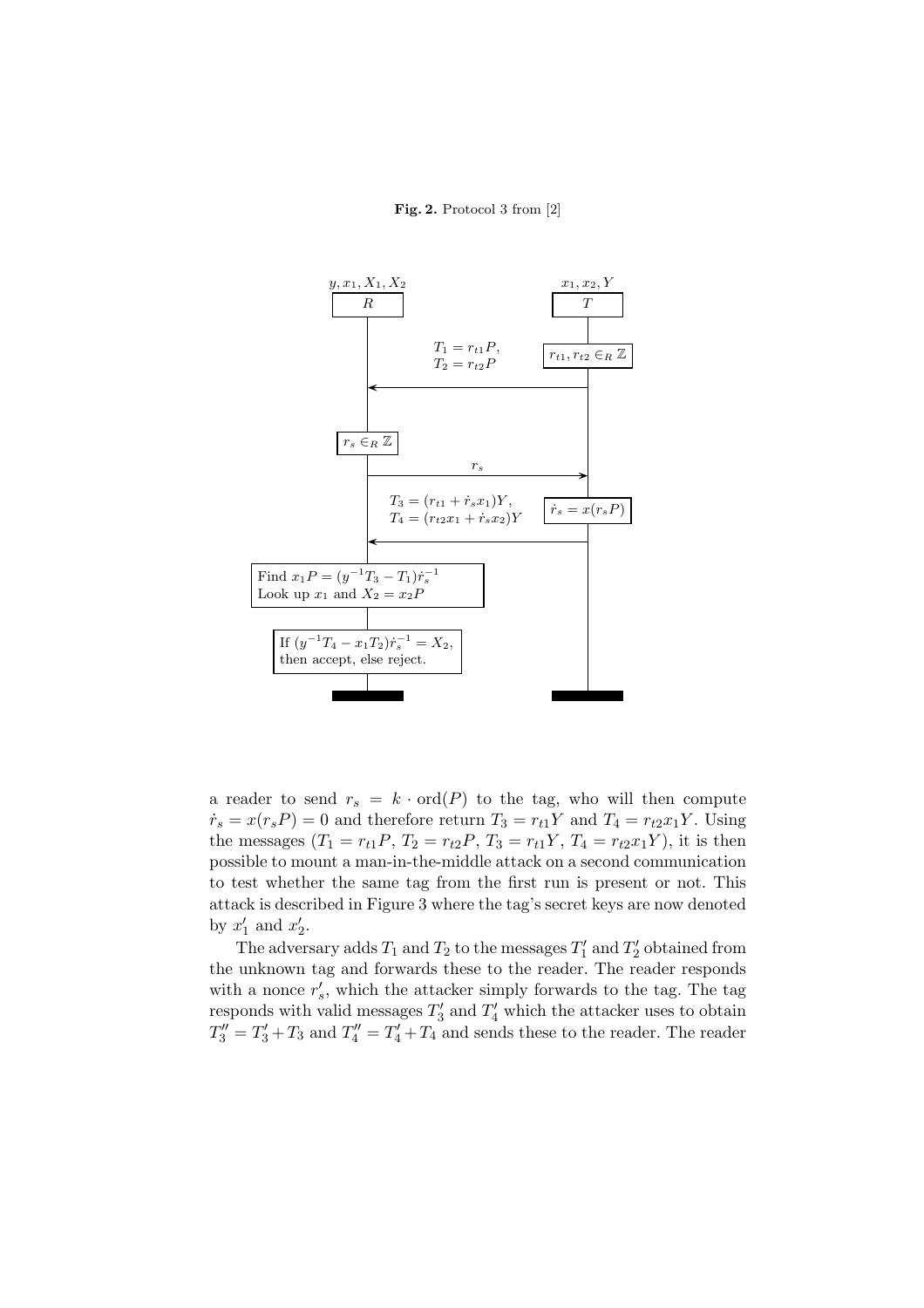#### Fig. 3. Man-in-the-middle attack on protocols 2 and 3



then computes

$$
(y^{-1}T_3'' - T_1'')\dot{r}_s'^{-1} = (r_{t1} + r_{t1}' + \dot{r}_s'x_1' - r_{t1} - r_{t1}')\dot{r}_s'^{-1}P = x_1'P,
$$

and looks up  $x'_1$  and  $X'_2 = x'_2P$ . Note that this step always verifies. The reader then tests whether  $(y^{-1}T''_4 - x'_1T''_2)r'^{-1}_s = X'_2$ , which is equivalent with

$$
(r'_{t2}x'_1 + \dot{r}'_s x'_2 + r_{t2}x_1 - x'_1(r'_{t2} + r_{t2}))\dot{r}'_s^{-1}P = x'_2P.
$$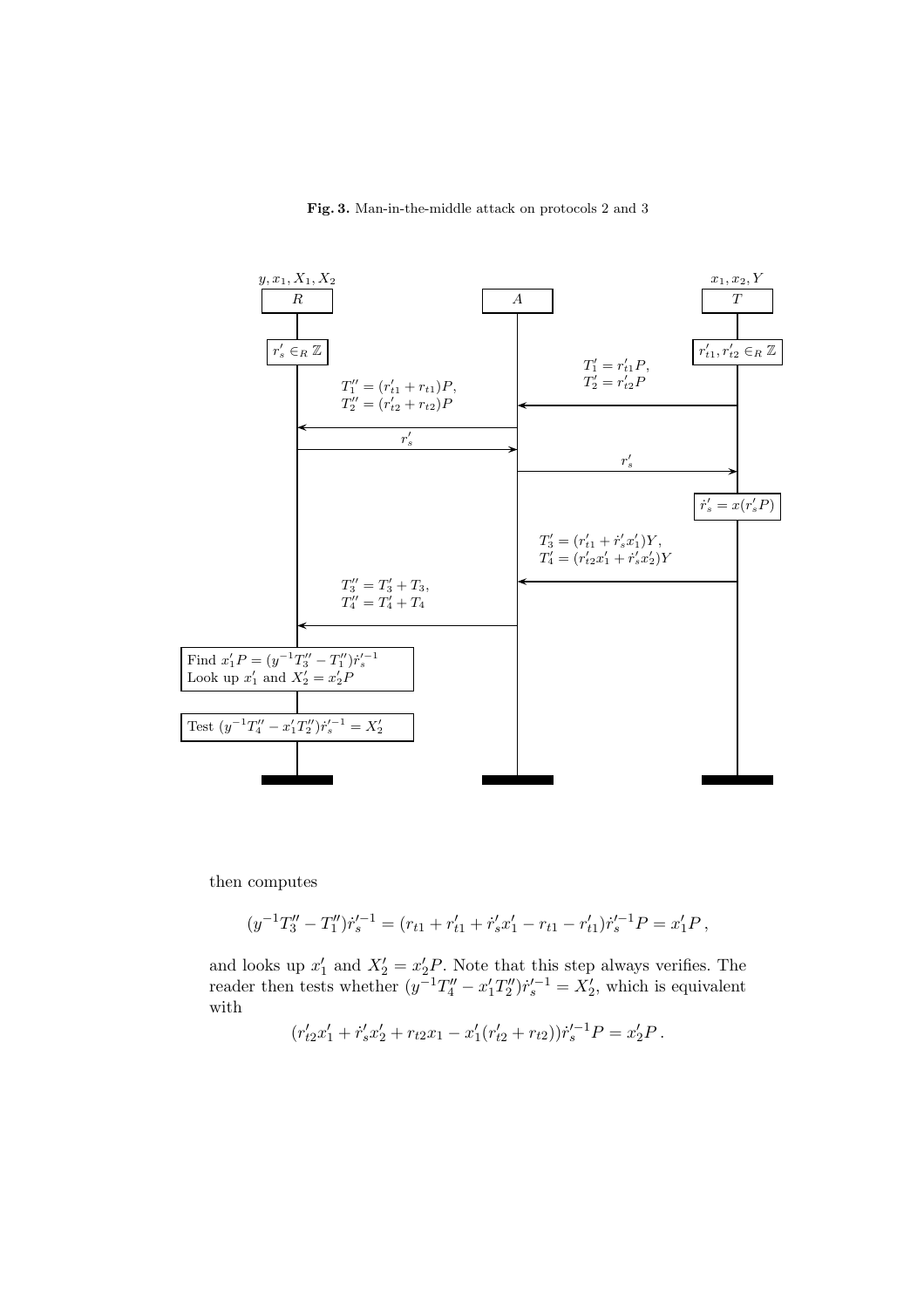The test will succeed if and only if  $x_1 = x'_1$ , i.e. if the tag is the same as the one from the first run.

## 3.2 Second attack

The second attack even works when the tag adds an extra verification that  $\dot{r}_s \neq 0$ . Note that the first attack worked because the attacker obtained  $(T_1 = r_{t1}P, T_2 = r_{t2}P, T_3 = r_{t1}Y, T_4 = r_{t2}x_1Y$ , so it suffices to explain how such a tuple can be obtained when the tag verifies whether  $\dot{r}_s \neq 0$ . In fact, obtaining such a tuple is trivial by querying the tag twice with the same  $r_s$  and subtracting the results, since the parts involving  $\dot{r}_s$  will cancel out. As such we obtain a valid tuple  $(T_1^* = r_{t1}^* P, T_2^* = r_{t2}^* P,$  $T_3^* = r_{t1}^* Y$ ,  $T_4^* = r_{t2}^* x_1 Y$ , which can then be used in the first attack.

## 3.3 Third attack

The third attack shows that the ID-transfer scheme (protocol 1 from [2]) is not wide-strong. A *strong* attacker is able to read a tag's ID  $x_1$  without destroying the tag. We will now show how a strong attacker can then be used to track a particular tag using a man-in-the-middle attack.

This attack is described in Figure 4. By definition of strong, the attacker knows  $x_1$  of a certain tag. In order to test if a random tag is the corrupted one, she plays a man-in-the-middle attack as follows. The attacker replaces the value  $r_s$  with another random value  $r'_s$  and replaces  $T_2 = (r_{t1} + \dot{r}_s' x_1') Y$  by

$$
T_2' = T_2 + (\dot{r}_s - \dot{r}_s')x_1Y = (r_{t1} + \dot{r}_s'(x_1' - x_1) + \dot{r}_s x_1)Y
$$

The reader will accept this only if  $x_1 = x'_1$  (provided  $\dot{r}'_s \neq 0$ , which the attacker can assure). This allows the attacker to identify the tag  $x_1$  upon acceptance by the reader. The ID-transfer protocol is thus not wide-strong private. Since our attacker is both wide and strong, the ID-transfer might be narrow-strong private or wide-destructive private, although no proof for this is given in the original paper.

## 4 Conclusions

In this paper we have shown three successful attacks on the latest version of EC-RAC [2]. We prove that the ID&PWD-Transfer scheme is not widestrong private and is not even wide-weak private. The highest possible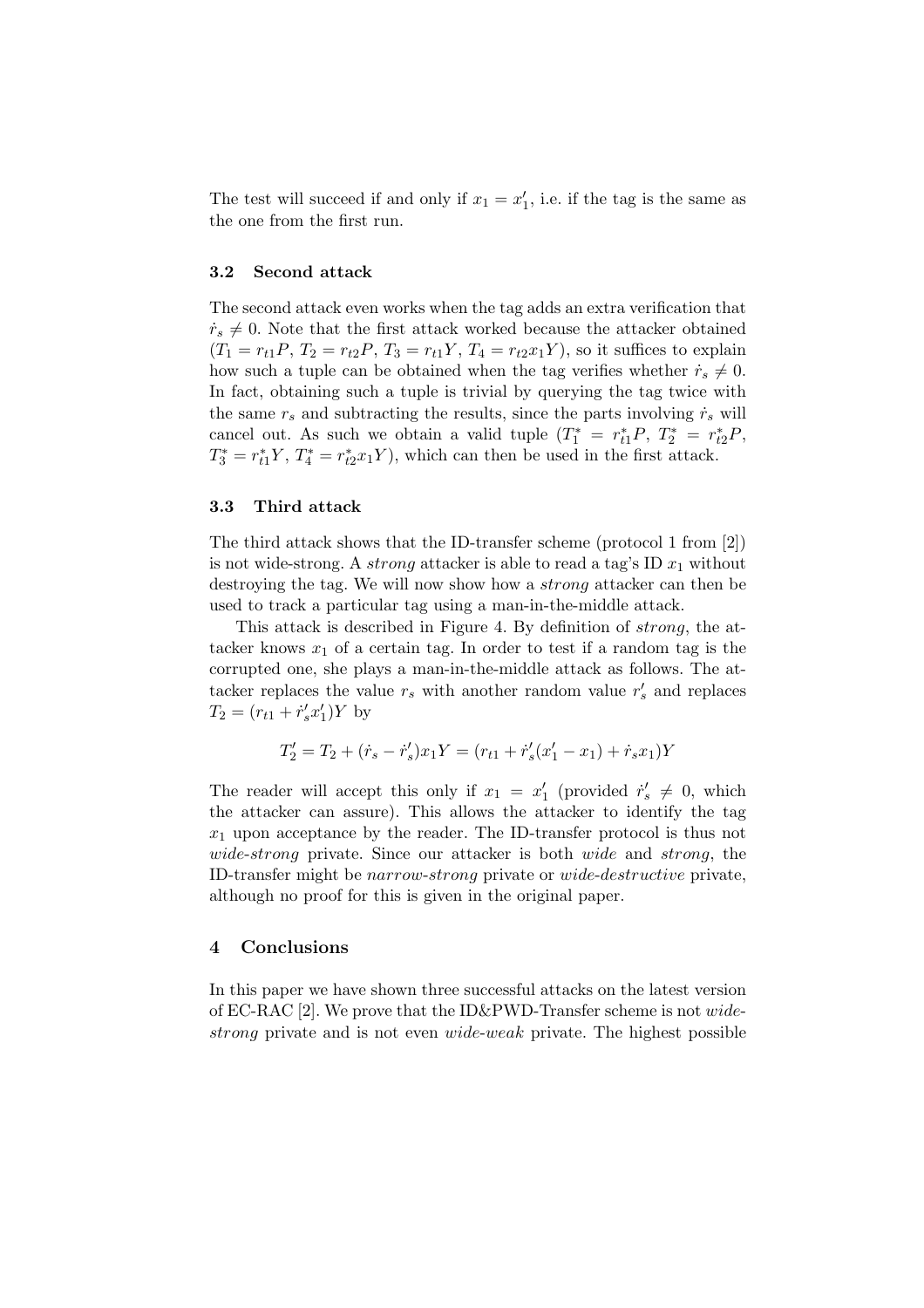#### Fig. 4. Man-in-the-middle attack on protocol 1



privacy level that might be achieved by the ID&PWD-Transfer scheme is narrow-weak privacy.

We also prove that the ID-transfer scheme is not *wide-strong* private as claimed and can be at most wide-destructive or narrow-strong private.

## References

- 1. Julien Bringer, Hervé Chabanne, and Thomas Icart. Cryptanalysis of EC-RAC, a RFID identification protocol. In CANS, volume 5339 of Lecture Notes in Computer Science, pages 149–161. Springer, 2008.
- 2. Yong Ki Lee, Lejla Batina, Dave Singelée, and Ingrid Verbauwhede. Low-Cost Untraceable Authentication Protocols for RFID. In Proceedings of the 3rd ACM conference on Wireless network security (WiSec 2010), Hoboken,NJ,USA, 2010. ACM. Preprint.
- 3. Yong Ki Lee, Lejla Batina, and Ingrid Verbauwhede. EC-RAC (ECDLP Based Randomized Access Control): Provably Secure RFID authentication protocol. In